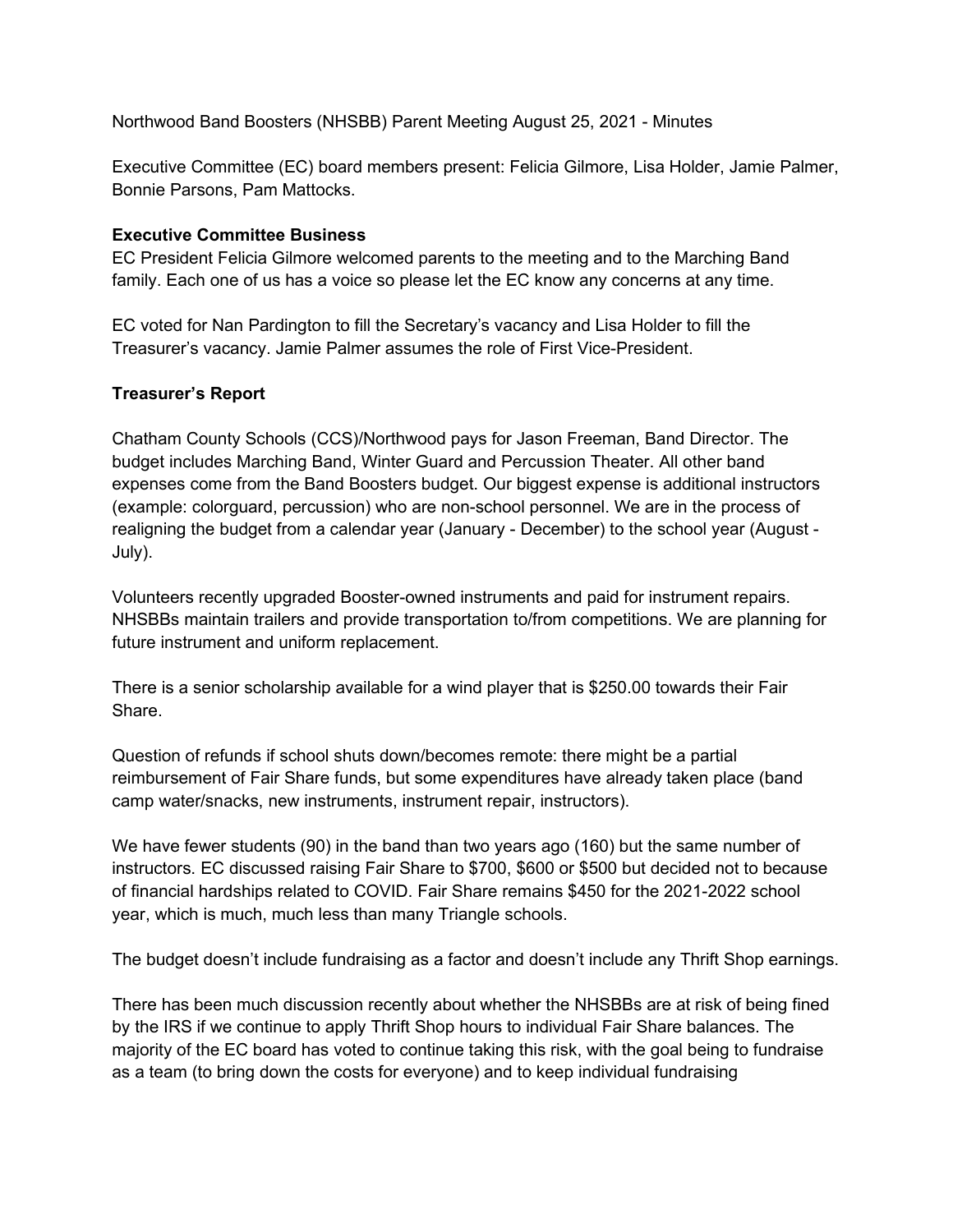insubstantial. The EC cannot *require* work hours to offset Fair Share because Marching Band is a class, not an extracurricular activity.

We need a fundraising committee. Other fundraising opportunities this year include but are not limited to:

Apples (raised \$1300 2 years ago) Motors for Music (May 1, 2022) SNAP (similar to crowd-funding):  $$20,000$  goal =  $\sim$ \$250/student. Link was sent via email. Coffee Other ideas: Restaurant night, Flags, Paving bricks, Bleacher plaques

## **Vice-President's Report**

Friends and Family Night has been rescheduled to Tuesday, September 21, 2021. The first show is scheduled for September 25. The Marching Band performs at every home football game and is scheduled for six competitions this season (September 3 - October 30).

## **Typical Competition Day**

Practice at Northwood: group, sectionals Snacks and water are provided Load buses (with one chaperone ON the bus, one chaperone OUTSIDE doing socks/shoes/ check in) Arrive at competition/wrist bands/ Student free time/meal(s) (send \$ for concessions; send extra \$ for Western Alamance's Cheesecake on a Stick) Call time announced for each competition separately **Practice** Dress: volunteers needed for hat racks, uniforms Pit is moved onto the field by volunteers Competitions/Awards Bus check-in, segregated by gender UNLOAD About 20 volunteers are needed per competition, including bus/truck drivers, equipment un/loading Contacts: Lisa: pit, Pam/Felicia: chaperones, Jamie: transportation Use Northwood band website link to become an official CCS volunteer (required) If you only come to one competition all season, come to Cary Band Day. Northwood doesn't hold competitions because we don't have the capacity to park buses.

Fill out a medical form for each student. Bonnie Parsons, RN is present at every competition. Make sure to be available by cell phone if not attending the competition. If a student needs medical attention, they are first assessed by Ms. Parsons, then Mr. Freeman is called, then the